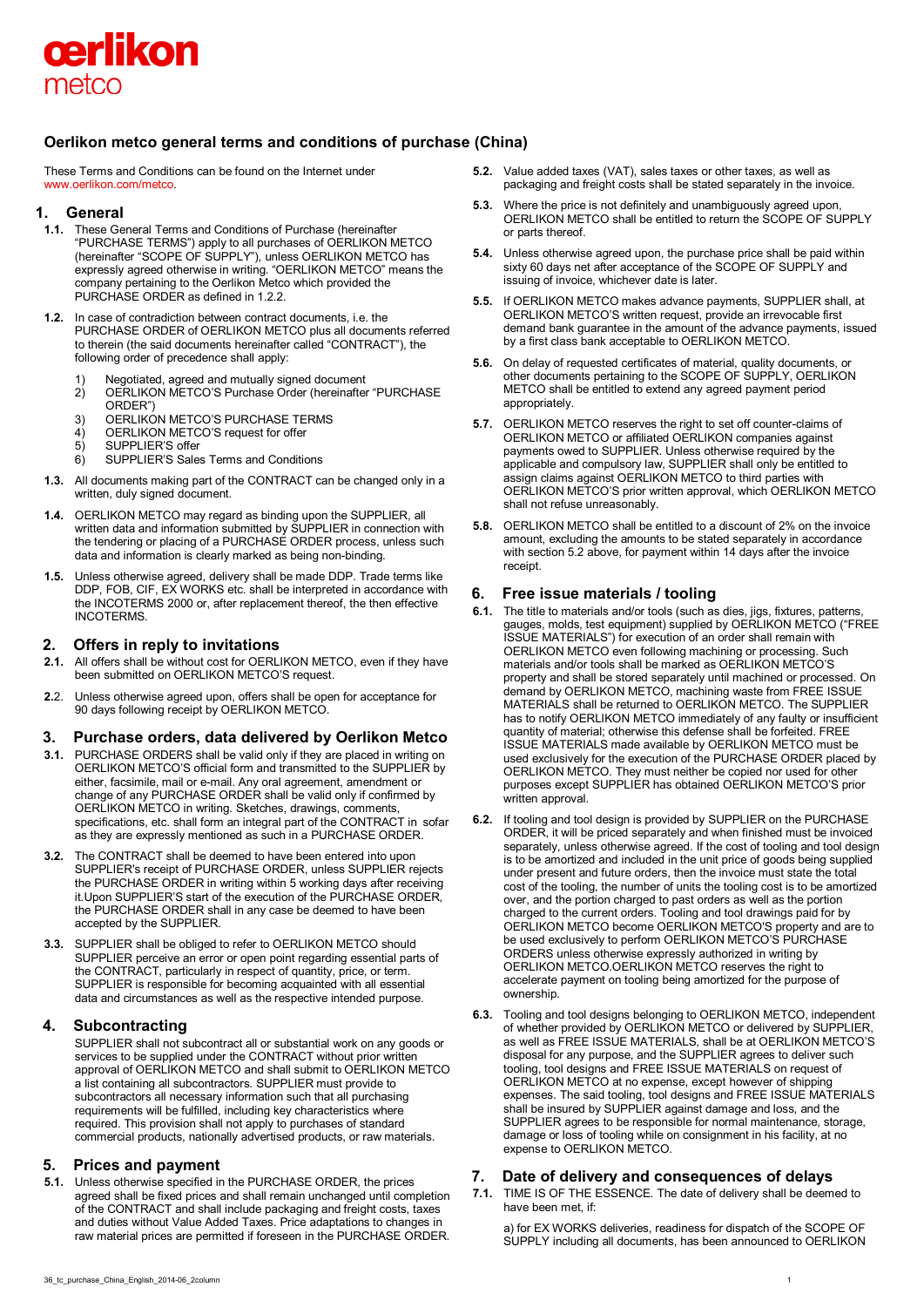

METCO (department responsible for the CONTRACT) before expiry of the delivery date;

b) in all other cases, the SCOPE OF SUPPLY, including all documents, has arrived at the place of destination and/or the performance of the services has been accepted before expiry of the delivery date.

- **7.2.** Foreseeable delays in delivery shall be notified immediately, stating the reasons and the expected duration of the delay, regardless of whether the whole or part of the SCOPE OF SUPPLY is concerned.
- **7.3.** In cases of delayed delivery, OERLIKON METCO shall be entitled to pursue all claims provided by law, irrespective of whether the SUPPLIER has notified the delay or a penalty has been agreed upon.
- **7.4.** Subject to section 7.3 above, if a fixed date has been agreed upon for the execution of the SCOPE OF SUPPLY, and if this date will not be observed due to reasons attributable to SUPPLIER or its subcontractors, OERLIKON METCO reserves the right to (i) either terminate the CONTRACT and to ask for the reimbursement of all up-front and down payments made, after having given SUPPLIER a last opportunity to fulfill its obligations, or (ii) ask the SUPPLIER to hand over the commenced work against payment of the value which this work has for OERLIKON **METCO**
- **7.5.** If the delivery date has not been met and provided, OERLIKON METCO does not exercise its rights described in section 7.4 above, SUPPLIER shall pay a penalty for the delay in addition to the damages caused by the delay. This penalty shall amount to one and a half percent (1.5 %) per full week of the purchase price for the entire SCOPE OF SUPPLY. The aggregate penalty for delay shall not exceed nine percent (9%) of the entire purchase price. Penalties paid shall be deducted from actual damages claimed by OERLIKON METCO.
- **7.6.** SUPPLIER shall not be entitled to use the non-arrival of essential documents, FREE ISSUE MATERIALS or other objects to be supplied by OERLIKON METCO as a defense, unless the same had been demanded in good time from OERLIKON METCO, or, if dates of delivery had been agreed, a reminder had been sent in due time to OERLIKON METCO.

## **8. Packaging, shipment**

- **8.1.** Unless otherwise agreed upon, the SCOPE OF SUPPLY shall be shipped DDP to the place of destination. SUPPLIER shall be liable for suitable and appropriate packaging, protecting the goods against damage and corrosion during shipment, and, where applicable, any subsequent short term storage (i.e. up to a maximum of 60 days). Where special packaging is agreed, OERLIKON METCO'S instructions have to be observed. SUPPLIER shall be liable for damages due to improper packaging and/or failure to conform to OERLIKON METCO'S instructions.
- **8.2.** OERLIKON METCO reserves the right to return packaging material against credit of the amount charged to OERLIKON METCO. The cost of return shipment shall be for account of OERLIKON METCO.
- **8.3.** Where special care is required during unpacking, SUPPLIER shall notify OERLIKON METCO about the specifics thereof in due course. In particular, a suitable and conspicuous warning shall be attached to the packaging.

#### **9. Compliance with applicable laws**

**9.1.** SUPPLIER warrants that it will comply with all applicable laws, statutes, rules, regulations or orders in the performance of the SCOPE OF SUPPLY, and shall provide all documents required for the export from the place of production and import to the place of end-use, such as but not limited to certificates of origin, export licenses, material safety data sheets, etc.

## **10. Delivery / export control**

- **10.1.** Partial deliveries and/or deliveries made prior to the agreed date of delivery shall not be permitted without OERLIKON METCO'S express prior written approval.
- **10.2.** SUPPLIER undertakes to inspect the goods before shipment to ensure that they comply in terms of quality and quantity with the PURCHASE ORDER. Only material which has passed the inspection shall be delivered.
- **10.3.** Each shipment has to include a detailed delivery note containing OERLIKON METCO'S references, confirmation of the herein above mentioned inspection, and in particular **OERLIKON METCO'S purchasing order number**. For shipments to different delivery addresses, OERLIKON METCO requires separate delivery notes.
- **10.4.** Unless otherwise agreed upon, the invoice has to be sent to OERLIKON METCO by separate mail. Any costs caused by non-compliance shall be borne by the SUPPLIER.
- **10.5.** All correspondence (letters, delivery notes, invoices etc.) must show OERLIKON METCO'S purchasing order number, order date, article designations with indication of quantities, delivery notes also with indication of gross and net weight. The delivery note must indicate OERLIKON METCO'S delivery address according to the CONTRACT.
- **10.6.** The SUPPLIER hereby represents and warrants that it is, and will remain in compliance with the requirements of all applicable export laws and regulations, including but not limited to the U.S. Export Administration Regulations and International Traffic in Arms Regulations. Such requirements include, but are not limited to obtaining all required authorizations or licenses for the export or re-export of any controlled item, product, article, commodity, software or technology. Without limiting the generality of the foregoing, the SUPPLIER hereby represents and warrants that it has not been, and is not currently, debarred, suspended or otherwise prohibited or restricted from exporting, reexporting, receiving, purchasing, processing or otherwise obtaining any item, product, article, commodity, software or technology regulated by any agency of the United States or any other state. The SUPPLIER agrees to indemnify and hold harmless OERLIKON METCO from any costs, penalties or other losses caused by, or related to, any violation or breach of the warranties contained in this provision.

## **11. Transfer of ownership and risk**

- **11.1.** Transfer of ownership shall take place at the time when the SCOPE OF SUPPLY or parts thereof have been finished. Between transfer of ownership and delivery, SUPPLIER will store the SCOPE OF SUPPLY without costs to OERLIKON METCO and mark them as owned by OERLIKON METCO. Furthermore, SUPPLIER undertakes to store and insure the SCOPE OF SUPPLY as if the ownership would not have been transferred.
- **11.2.** Risk shall pass to OERLIKON METCO at the time of arrival of the delivery at the agreed place of delivery.
- **11.3.** Should the requested shipment documents not be supplied in accordance with the CONTRACT and/or OERLIKON METCO'S instructions, the goods shall be stored at the SUPPLIER'S charge and risk until arrival of the same.

## **12. Termination for convenience, cancellation for default**

#### **12.1 Termination for Convenience**

Work may be terminated under the CONTRACT by OERLIKON METCO at the sole discretion of OERLIKON METCO in whole or in part at any time by written notice. In this case, OERLIKON METCO shall reimburse the SUPPLIER'S actual and non-cancelable expenses, which it necessarily incurred for the appropriate execution of the CONTRACT until the termination, all as determined by generally accepted accounting principles. Such reimbursable expenses shall not include the business profit, fixed overhead, royalties, development cost for serial machines and other similar cost of the SUPPLIER. In consideration of the payment made, SUPPLIER shall deliver or assign to OERLIKON METCO any work in progress, and OERLIKON METCO shall be entitled to use said work in progress at its own discretion.

#### **12.2 Cancellation for Default**

In the event SUPPLIER shall be adjudged bankrupt, make a general assignment for the benefit of its creditors, or if a receiver shall be appointed on account of SUPPLIER'S insolvency, or in the event SUPPLIER is in default of any provisions or requirements under the CONTRACT, OERLIKON METCO may, by written notice to SUPPLIER, without prejudice to any other rights or remedies which OERLIKON METCO may have under the CONTRACT, cancel further performance by SUPPLIER under the PURCHASE ORDER. In the event of such cancellation, OERLIKON METCO may complete the performance of the PURCHASE ORDER by such means as OERLIKON METCO selects, and SUPPLIER shall be responsible for any additional costs incurred by OERLIKON METCO in so doing, SUPPLIER shall deliver or assign to OERLIKON METCO any work in progress as OERLIKON METCO may request and shall grant OERLIKON METCO the right to use or have used all SUPPLIER documentation required for the completion of the SCOPE OF SUPPLY. Any amounts due to SUPPLIER for goods and services completed by SUPPLIER in full compliance with the terms of the CONTRACT prior to such termination shall be subject to set off of OERLIKON METCO'S additional costs of completing the PURCHASE ORDER and other damages incurred by OERLIKON METCO as a result of SUPPLIER'S default.

## **13. Inspection, drawings, test certificates, operating instructions spare parts**

**13.1.** OERLIKON METCO or its representatives shall be entitled, with reasonable notice, to carry out inspections and ongoing examinations of the production, respectively to reject faulty parts during manufacturing.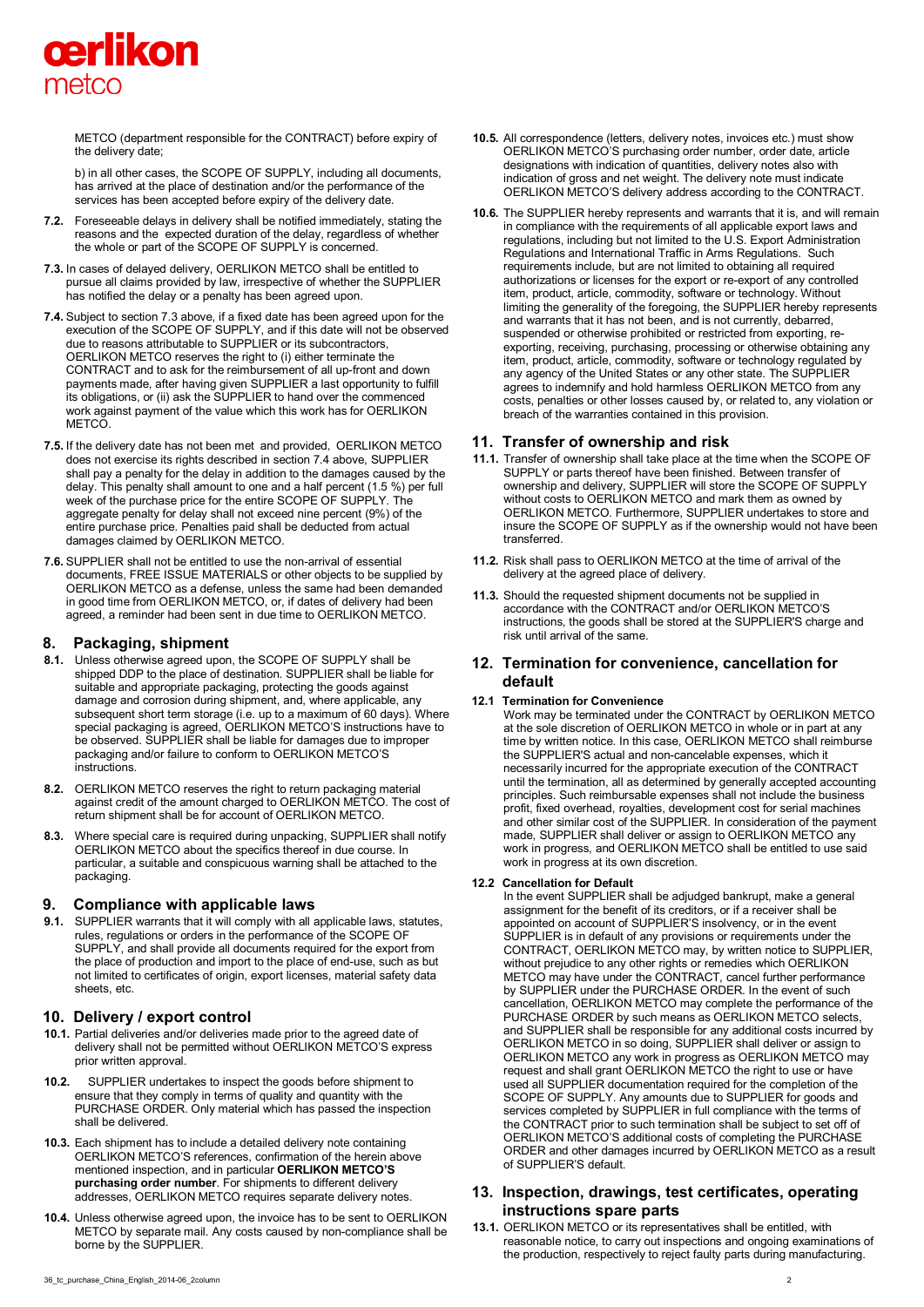

Inspections or examinations shall not relieve SUPPLIER from its exclusive responsibility for the whole SCOPE OF SUPPLY. During the execution of the CONTRACT, SUPPLIER shall allow free access to the manufacturing plants as well as to those of its subcontractors during reasonable business hours.

- **13.2.** OERLIKON METCO'S approval of final construction drawings shall not relieve SUPPLIER of its responsibility for the SCOPE OF SUPPLY.
- **13.3.** Final construction drawings, test certificates, maintenance and operating instructions and spare parts' lists required for the proper maintenance of the SCOPE OF SUPPLY shall be handed over to OERLIKON METCO in the quantities and languages requested together with the delivery at the latest.
- **13.4.** SUPPLIER undertakes to deliver to OERLIKON METCO spare parts related to the SCOPE OF SUPPLY, at OERLIKON METCO'S request, within ten (10) years after acceptance as described in Article 14 hereof.

#### **14. Acceptance, warranty and guarantees**

- **14.1.** Unless otherwise agreed upon in writing, acceptance shall take place after delivery at the place of destination or after placing into operation, whichever occurs later. Payment for work in whole or part will not constitute acceptance.
- **14.2.** SUPPLIER expressly warrants that the entire SCOPE OF SUPPLY covered by the CONTRACT will conform to the specifications, drawings, samples, performance guarantees, or any kind of description furnished by or specified by OERLIKON METCO, and will be merchantable of good material and workmanship and free from defects. SUPPLIER expressly warrants that the material covered by the CONTRACT will be fit and sufficient for the purpose specified. If certificates, test reports or similar documents form part of the agreed SCOPE OF SUPPLY, the data contained therein shall be deemed as warranted characteristics, even if such certificates etc. originate from subcontractors.
- **14.3.** Unless otherwise agreed upon in writing, SUPPLIER expressly warrants that in executing the CONTRACT, SUPPLIER and the subcontractors have applied the principles of quality assurance according to the relevant ISO or equivalent standards. Quality records have to be safely archived for the period required by the applicable law for the respective goods, however not less than ten (10) years after acceptance as defined in Article 14.1 hereof.
- **14.4.** Should SUPPLIER fail to meet the warranties or guarantees during the warranty and guarantee period, SUPPLIER shall at OERLIKON METCO'S option forthwith remedy the defects on the spot or have them remedied at SUPPLIER'S costs. Should SUPPLIER fail to remedy defects forthwith or in case of emergency, OERLIKON METCO shall be entitled to remedy the defects itself or cause them to be remedied by a third party, in each case at the SUPPLIER'S charge and risk.
- **14.5.** OERLIKON METCO shall not be obliged to inspect the SCOPE OF SUPPLY or parts thereof immediately. Defects will be notified after detection. SUPPLIER hereby waives the defense of tardy notification.
- **14.6.** Unless otherwise agreed in the CONTRACT, and if the SCOPE OF SUPPLY encompasses erection and/or commissioning services, the warranty and guarantee period shall be 24 months from date of acceptance of the SCOPE OF SUPPLY. In all other cases, the warranty and guarantee period shall extend twelve (12) months from acceptance by OERLIKON METCO or putting into commercial operation of the part(s) or materials provided under the PURCHASE ORDER, whichever occurs later. For repaired or replaced goods, the warranty and guarantee period shall start anew from the date at which they are put into operation. Goods produced by other materials than those specified, or by defective materials, shall be replaced by SUPPLIER free of charge within 5 years from delivery.
- **14.7.** Where substitute delivery is made, the items originally delivered to OERLIKON METCO shall be left with OERLIKON METCO for use free of charge until impeccable substitute delivery is ready for operation to OERLIKON METCO. The same shall apply in case of whole or partial termination of the contract due to faulty supply.
- **14.8.** In the event of disputes on quality parameters, an expert opinion will be obtained. Unless otherwise agreed upon in writing, the opinion of the corresponding relevant Chinese local authorities will be requested. The parties undertake to accept the findings of the agreed expert as the case may be. The costs of the expert opinion will be borne by the party at fault.
- **14.9.** SUPPLIER will defend and indemnify OERLIKON METCO and its directors, officers, and employees, and the successors and assignees, and OERLIKON METCO'S customers (OERLIKON METCO and each of the aforementioned persons and/or companies referred to as "OERLIKON METCO Indemnitee"), and hold each OERLIKON METCO Indemnitee harmless from and against any and all liabilities, damages,

settlements, penalties, fines, costs or expenses (including, without limitation, reasonable attorneys' fees and other expenses of litigation) arising out of any claim, complaint, suit, proceeding or cause of action brought against a OERLIKON METCO Indemnitee by a third party alleging damage, personal injury, death or otherwise, arising from or occurring as a result of (i) Product defects, (ii) any breach by SUPPLIER of its representations and warranties and obligations under this Agreement, (iii) the negligent, fraudulent or wilful acts, omission or misrepresentations of SUPPLIER, or (iv) SUPPLIER'S violation of any applicable law in the performance of its obligations under the CONTRACT.

#### **15. Work carried out in oerlikon metco's works or at site**

If work is carried out in OERLIKON METCO'S or its customer's works, or on construction or erection sites, these PURCHASE TERMS shall be supplemented by OERLIKON METCO'S or its customer's safety instructions and rules for external companies. SUPPLIER shall request them and acknowledge receipt in writing. Furthermore, SUPPLIER shall instruct its employees, consultants, etc. to comply with such instructions and rules.

## **16. Intellectual property and secrecy**

- **16.1.** OERLIKON METCO retains all intellectual property rights on all documents, such as drawings, sketches, calculations, models, etc., which OERLIKON METCO hands over to SUPPLIER before or after the conclusion of the CONTRACT. SUPPLIER will use these documents for the exclusive purpose of executing the CONTRACT. Without OERLIKON METCO'S prior written approval, SUPPLIER shall **NOT** be entitled to manufacture products based on these documents for third parties, or to copy such documents, or to make them known in whatever way to third parties, which are not directly involved in the execution of the CONTRACT or parts thereof. On demand, all documents, together with all copies or reproductions thereof, shall immediately be handed over to OERLIKON METCO. After completion of the delivery, or should the SCOPE OF SUPPLY not be delivered, SUPPLIER shall immediately return all documents to OERLIKON METCO without OERLIKON METCO'S request. SUPPLIER however shall be entitled to retain one copy for legally or contractually required archiving purposes.
- **16.2.** SUPPLIER warrants that the SCOPE OF SUPPLY and any component part thereof shall not infringe any intellectual property rights of third parties. In the event of any infringement relating to the SCOPE OF SUPPLY, OERLIKON METCO may, in its sole discretion, ask SUPPLIER to procure the right to use the equipment without impairing its suitability, or modify or replace it to make the use by OERLIKON METCO or its customer non-infringing.
- **16.3.** SUPPLIER undertakes to provide OERLIKON METCO all documents and information produced in connection with the SCOPE OF SUPPLY. OERLIKON METCO shall have an unrestricted right to use said documents for the purposes of operation, maintenance, repair, training and enlargement of the SCOPE OF SUPPLY.
- **16.4.** OERLIKON METCO and/or its customer shall not be mentioned in any publications for advertising purposes without OERLIKON METCO'S prior written approval.

## **17. Force Majeure**

- **17.1.** SUPPLIER shall not be liable for any non-performance, loss, damage, or delay due to war, riots, fire, flood, strikes or labor difficulty, governmental actions, acts of God, acts of OERLIKON METCO or its customer, delays in transportation, or other causes beyond the reasonable control of SUPPLIER. In the event of delay in performance due to any such cause, the date of delivery or time for completion will be extended to reflect the length of time lost by reason of such delay. If the grounds for ForceMajeure continue for more than two (2) months, either OERLIKON METCO or SUPPLIER may terminate the CONTRACT upon seven (7) days written notice to the other party.
- **17.2.** SUPPLIER shall be entitled to be compensated in case of termination, for the work done prior to termination and the expenses for noncancelable procurements. OERLIKON METCO shall be entitled to receive all work results for which it has paid.

#### **18. Miscellaneous**

**18.1 Applicable Laws and Jurisdiction**  The CONTRACT is construed and shall be interpreted in accordance with the laws of People's Republic of China under exclusion of the conflict of law rules. Nothing contained in these PURCHASE TERMS shall limit the rights of OERLIKON METCO available under the applicable law.